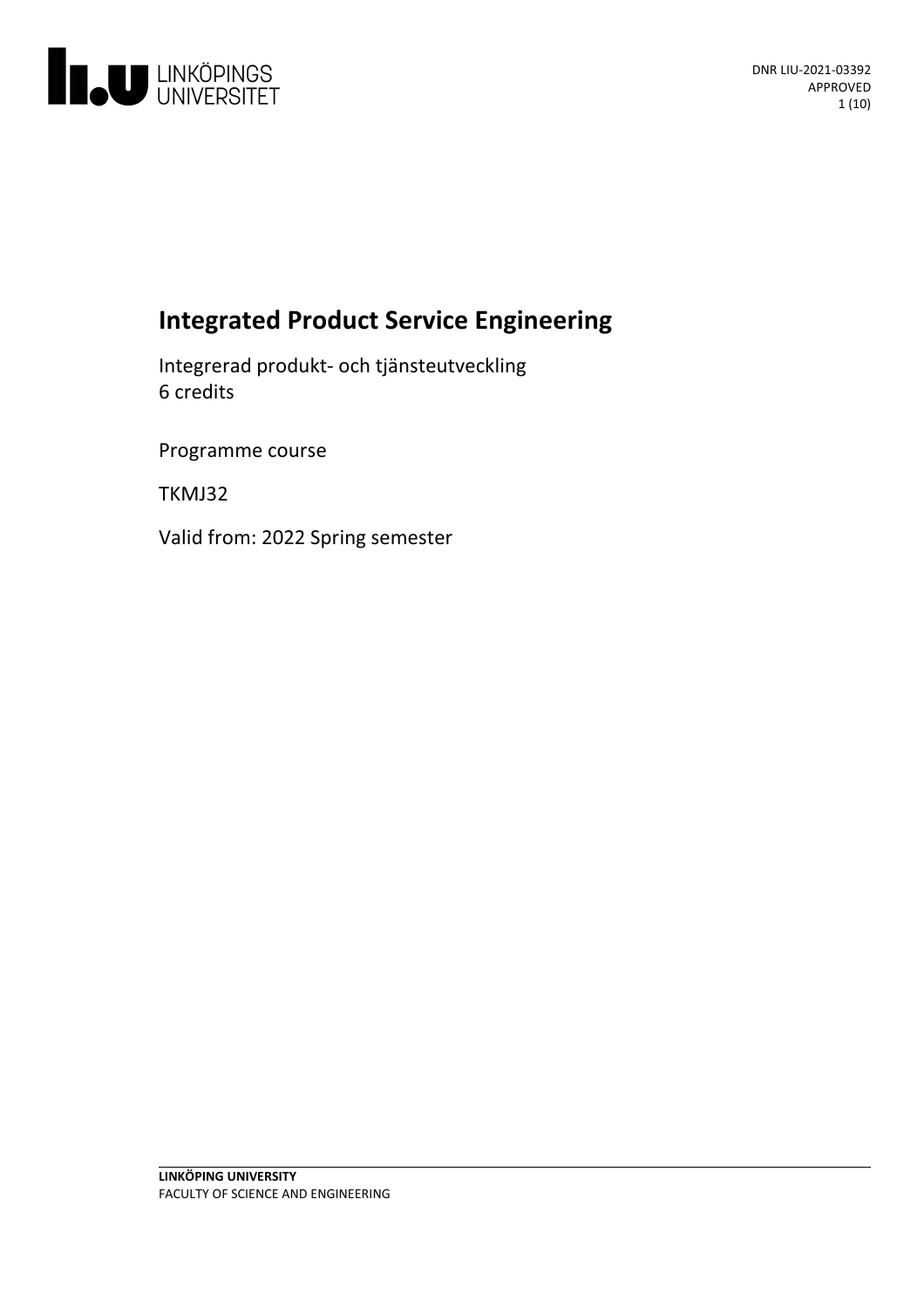| Determined by                                                    | <b>Main field of study</b>                                                                                                               |                                      |
|------------------------------------------------------------------|------------------------------------------------------------------------------------------------------------------------------------------|--------------------------------------|
| Board of Studies for Mechanical<br><b>Engineering and Design</b> | <b>Energy and Environmental</b><br>Engineering, Industrial Engineering<br>and Management, Product<br>Development, Mechanical Engineering |                                      |
| Date determined                                                  | Course level                                                                                                                             | <b>Progressive</b><br>specialisation |
| 2021-09-01                                                       | Second cycle                                                                                                                             | A <sub>1</sub> X                     |
| <b>Revised by</b>                                                | Disciplinary domain                                                                                                                      |                                      |
|                                                                  | Technology                                                                                                                               |                                      |
| <b>Revision date</b>                                             | Subject group<br>Industrial Engineering and<br>Management                                                                                |                                      |
|                                                                  |                                                                                                                                          |                                      |
| <b>Offered first time</b>                                        | Offered for the last time                                                                                                                |                                      |
| Autumn semester 2010                                             |                                                                                                                                          |                                      |
| <b>Department</b>                                                | <b>Replaced by</b>                                                                                                                       |                                      |
| Institutionen för ekonomisk och<br>industriell utveckling        |                                                                                                                                          |                                      |

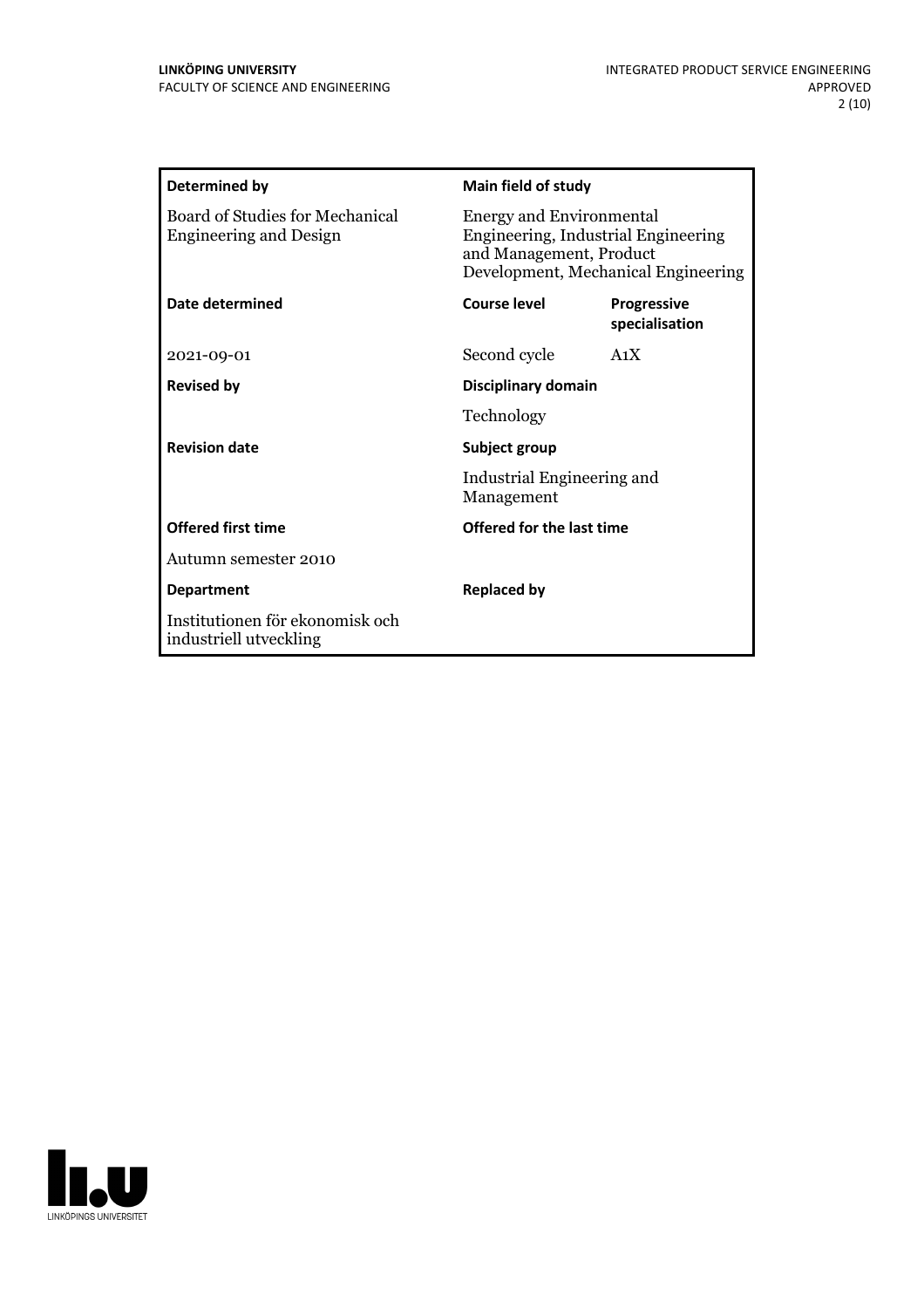# Course offered for

- Master of Science in Industrial Engineering and Management
- Master of Science in Mechanical Engineering
- Master of Science in Industrial Engineering and Management International
- Master of Science in Design and Product Development
- Master's Programme in Sustainability Engineering and Management
- Master's Programme in Industrial Engineering and Management

## Prerequisites

General technical knowledge from three years of study ata technical university. Especially, knowledge about product development in general. For EM or <sup>I</sup> students, this means having passed TKMJ39 (Resource Efficient Products and Production).

## Intended learning outcomes

The course gives a student deep understanding about the concept of Integrated Product Service Engineering (IPSE) and Integrated Product Service Offerings (IPSO). Upon successful completion of the course, the student should be able to do the followings in English:

- Describe and explain pros and cons from a business and environmental
- perspective with IPSE and different IPSO examples.<br>• Describe and use examples of IPSE methodologies (including e.g. Design Structure Matrix for Services, FMEA for PSS, PSS design method based on
- QFD (SPIPS)) that can be used to achieve IPSO.<br>• Describe and explain how IPSO influence a business model, a network of
- companies (including a customer), risk and contracts.<br>• Describe and explain how IPSE influence a company's functions, e.g.<br>• product development and service development.<br>• Describe and explain how some Swedish companies (
- IPSE/IPSO as an example.<br>• Apply some of the course's contents in designing/developing a hypothetical
- IPSO by analysing and modifying an existing or prospective offering.

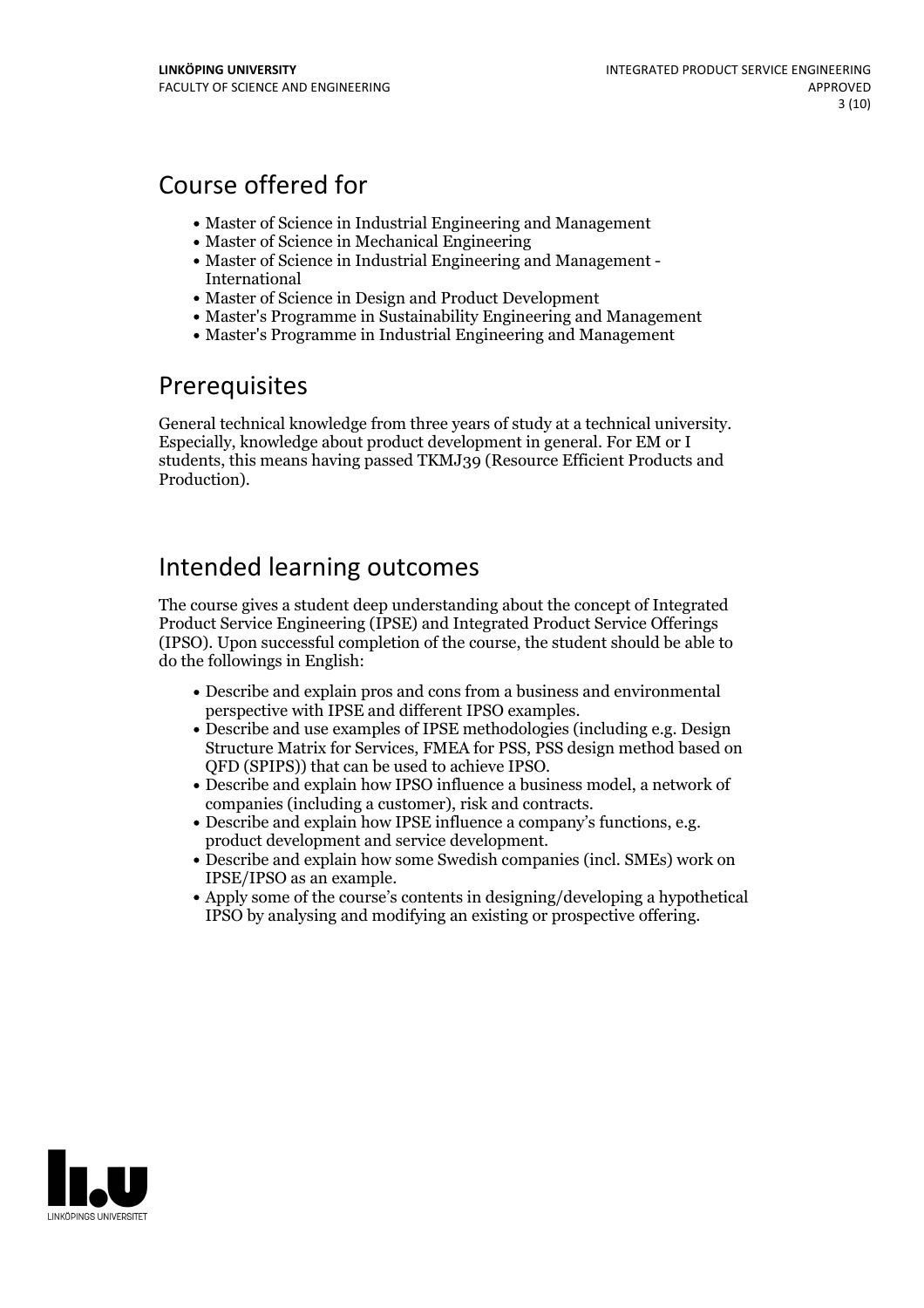## Course content

Review of overall concepts such as IPSE, IPSO, Functional Sales, Functional Product, Service Engineering, and Product/Service System (PSS). How IPSE is related to areas such as Ecodesign. Introduction to IPSE methodologies, and contract issues with IPSO. Mandatory group project work where the students, given an existing or prospective offering, apply some of the theory and methodologies from the course to analyze and develop improvement proposals.

# Teaching and working methods

Instruction is given in the form of lectures and a project work. Course grades are determined based on the written exam and the written report (and possibly an oral presentation) by each project group.

## Examination

TEN1 Written examination 3 credits U, 3, 4, 5 PRA1 Approved project assignments and approved seminars 3 credits U, G

## Grades

Four-grade scale, LiU, U, 3, 4, 5

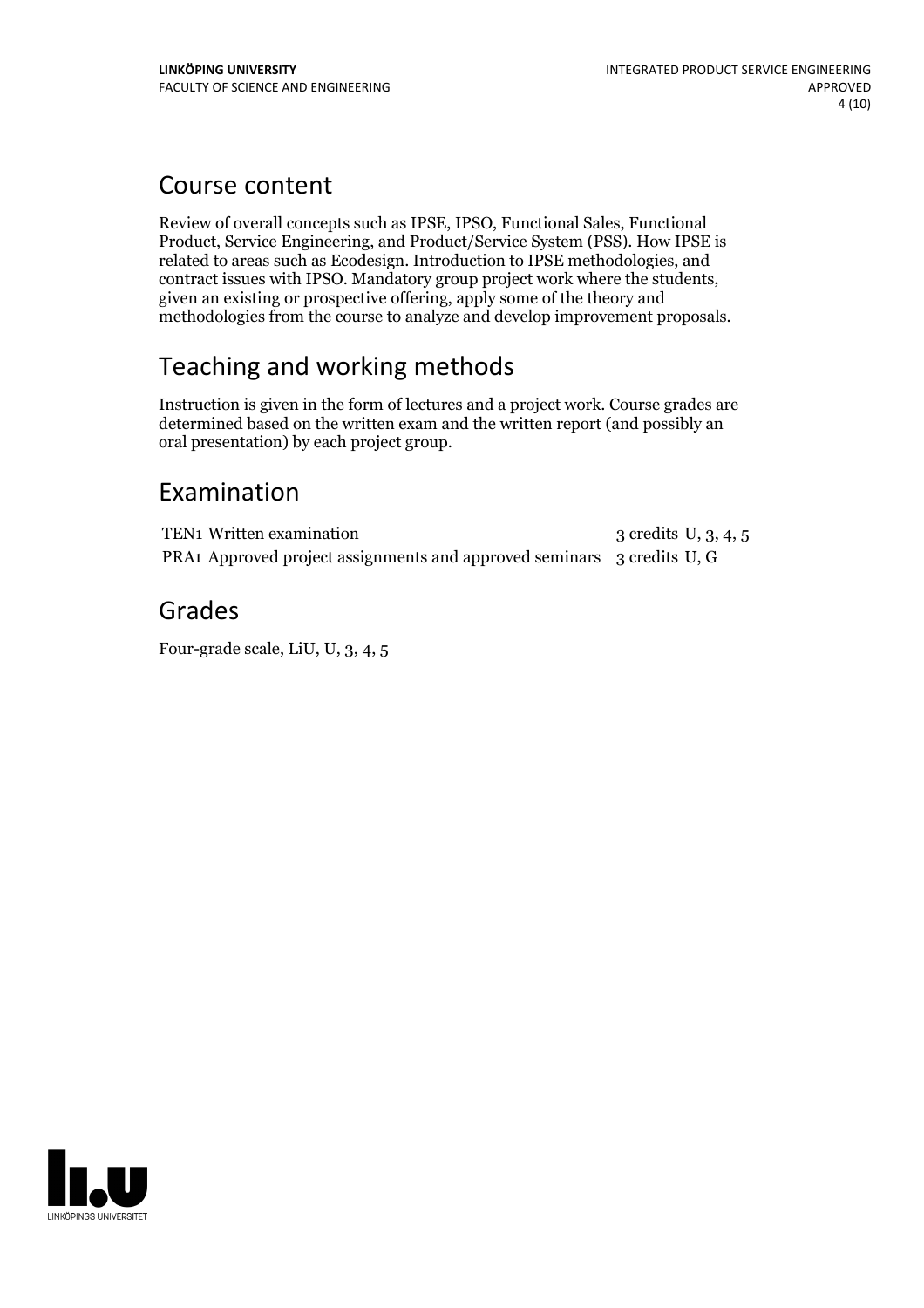# Other information

### **About teaching and examination language**

The teaching language is presented in the Overview tab for each course. The examination language relates to the teaching language as follows:

- If teaching language is "Swedish", the course as a whole could be given in Swedish, or partly in English. Examination language is Swedish, but parts
- of the examination can be in English. If teaching language is "English", the course as <sup>a</sup> whole is taught in English. Examination language is English. If teaching language is "Swedish/English", the course as <sup>a</sup> whole will be
- taught in English if students without prior knowledge of the Swedish language participate. Examination language is Swedish or English depending on teaching language.

#### **Other**

The course is conducted in a manner where both men's and women's experience and knowledge are made visible and developed.

The planning and implementation of a course should correspond to the course syllabus. The course evaluation should therefore be conducted with the course syllabus as a starting point.

If special circumstances prevail, the vice-chancellor may in a special decision specify the preconditions for temporary deviations from this course syllabus, and delegate the right to take such decisions.

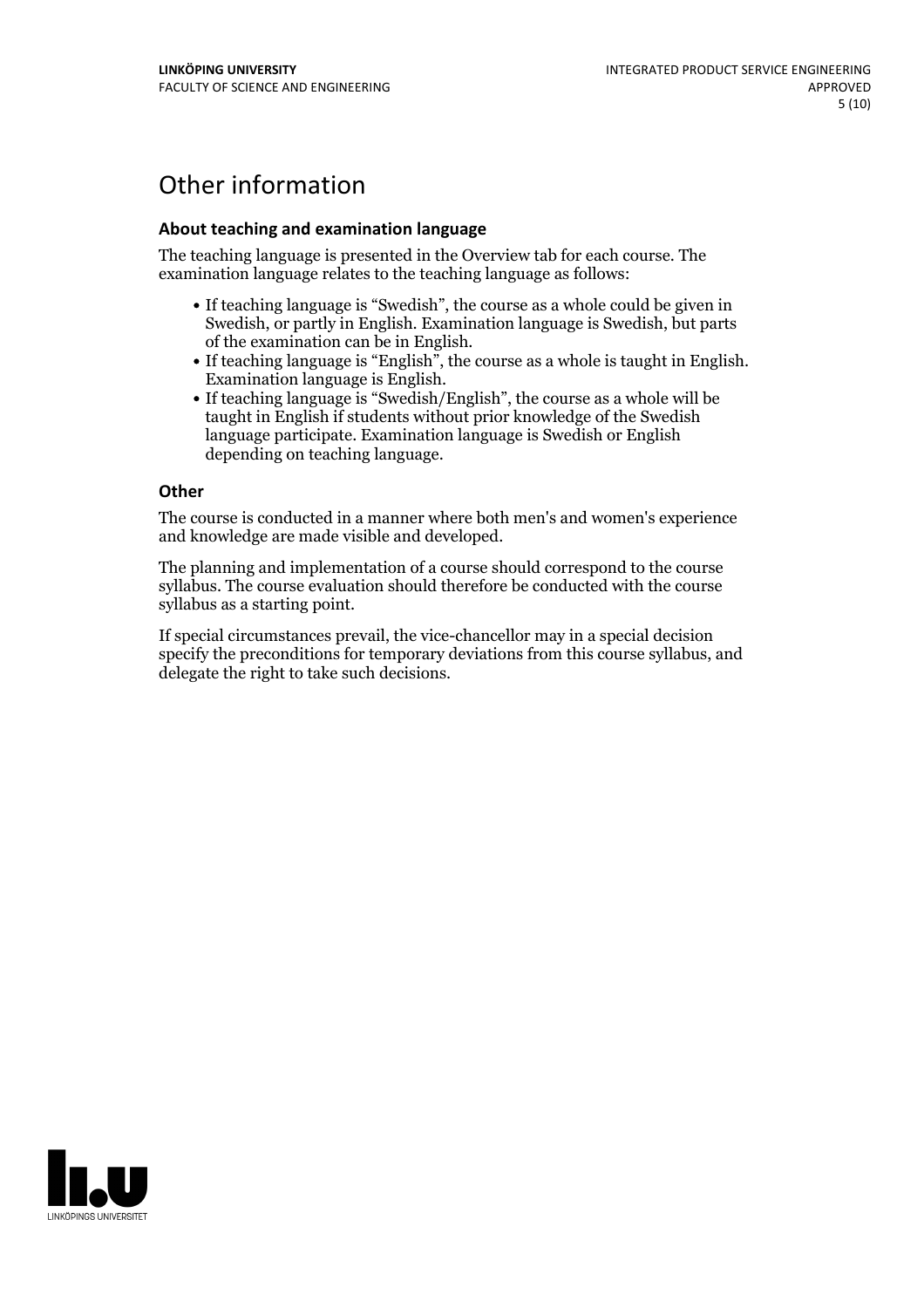# **Common rules**

## Course syllabus

A syllabus must be established for each course. The syllabus specifies the aim and contents of the course, and the prior knowledge that a student must have in order to be able to benefit from the course.

## Timetabling

Courses are timetabled after a decision has been made for this course concerning its assignment to a timetable module.

## Interruption in and deregistration from a course

The LiU decision, Guidelines concerning confirmation of participation in education (Dnr LiU-2020-02256), states that interruptions in study are to be recorded in Ladok. Thus, all students who do not participate in a course for which they have registered must record the interruption, such that the registration on the course can be removed. Deregistration from or interrupting a course is carried out using <sup>a</sup> web-based form: https://www.lith.liu.se/for- [studenter/kurskomplettering?l=en.](https://www.lith.liu.se/for-studenter/kurskomplettering?l=en)

## Cancelled courses and changes to the course syllabus

Courses with few participants (fewer than 10) may be cancelled or organised in a manner that differs from that stated in the course syllabus. The Dean is to deliberate and decide whether a course is to be cancelled or changed from the course syllabus.

## Guidelines relating to examinations and examiners

For details, see Guidelines for education and examination for first-cycle and second-cycle education at Linköping University, Dnr LiU-2020-04501 [\(http://styrdokument.liu.se/Regelsamling/VisaBeslut/917592\)](http://styrdokument.liu.se/Regelsamling/VisaBeslut/917592).

An examiner must be employed as a teacher at LiU according to the LiU Regulations for Appointments, Dnr LiU-2021-01204 [\(https://styrdokument.liu.se/Regelsamling/VisaBeslut/622784](https://styrdokument.liu.se/Regelsamling/VisaBeslut/622784)). For courses in second-cycle, the following teachers can be appointed as examiner: Professor (including Adjunct and Visiting Professor), Associate Professor (including Adjunct), Senior Lecturer (including Adjunct and Visiting Senior Lecturer), Research Fellow, or Postdoc. For courses in first-cycle, Assistant Lecturer (including Adjunct and Visiting Assistant Lecturer) can also be appointed as examiner in addition to those listed for second-cycle courses. In exceptional cases, a Part-time Lecturer can also be appointed as an examiner at both first- and second cycle, see Delegation of authority for the Board of Faculty of Science and Engineering.

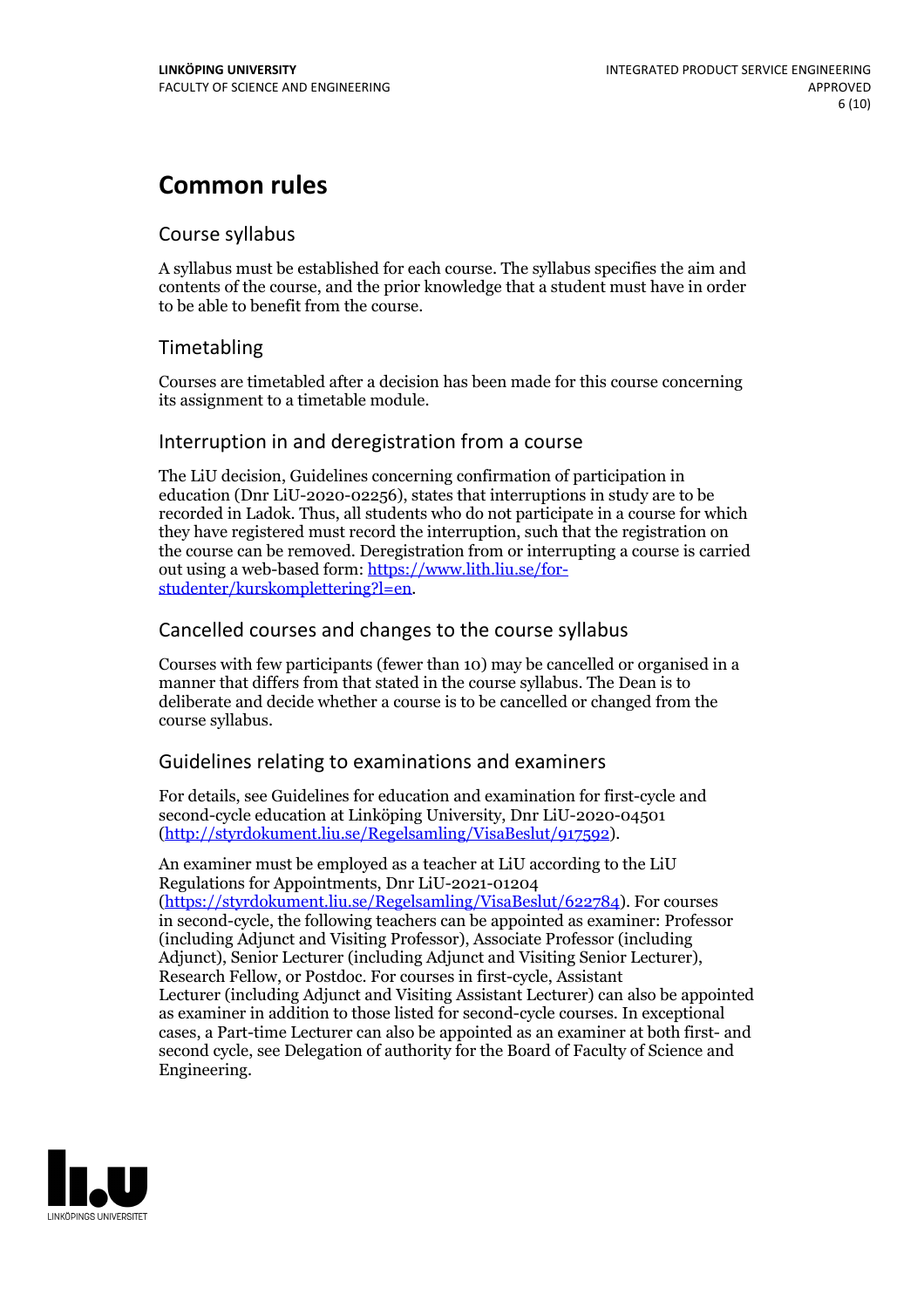## Forms of examination

#### **Principles for examination**

Written and oral examinations and digital and computer-based examinations are held at least three times a year: once immediately after the end of the course, once in August, and once (usually) in one of the re-examination periods. Examinations held at other times are to follow a decision of the faculty programme board.

Principles for examination scheduling for courses that follow the study periods:

- courses given in VT1 are examined for the first time in March, with re-examination in June and August
- courses given in VT2 are examined for the first time in May, with re-examination in August and October
- courses given in HT1 are examined for the first time in October, with re-examination in January and August
- courses given in HT2 are examined for the first time in January, with re-examination in March and in August.

The examination schedule is based on the structure of timetable modules, but there may be deviations from this, mainly in the case of courses that are studied and examined for several programmes and in lower grades (i.e. 1 and 2).

Examinations for courses that the faculty programme board has decided are to be held in alternate years are held three times during the school year in which the course is given according to the principles stated above.

Examinations for courses that are cancelled orrescheduled such that they are not given in one or several years are held three times during the year that immediately follows the course, with examination scheduling that corresponds to the scheduling that was in force before the course was cancelled or rescheduled.

When a course, or a written examination (TEN, DIT, DAT), is given for the last time, the regular examination and two re-examinations will be offered. Thereafter, examinations are phased out by offering three examinations during the following academic year at the same times as the examinations in any substitute course. If there is no substitute course, three examinations will be offered during re- examination periods during the following academic year. Other examination times are decided by the faculty programme board. In all cases above, the examination is also offered one more time during the academic year after the following, unless the faculty programme board decides otherwise. In total, 6 re-examinations are offered, of which 2 are regular re-examinations. In the examination registration system, the examinations given for the penultimate time and the last time are denoted.

If a course is given during several periods of the year (for programmes, or on different occasions for different programmes) the faculty programme board or boards determine together the scheduling and frequency of re-examination occasions.

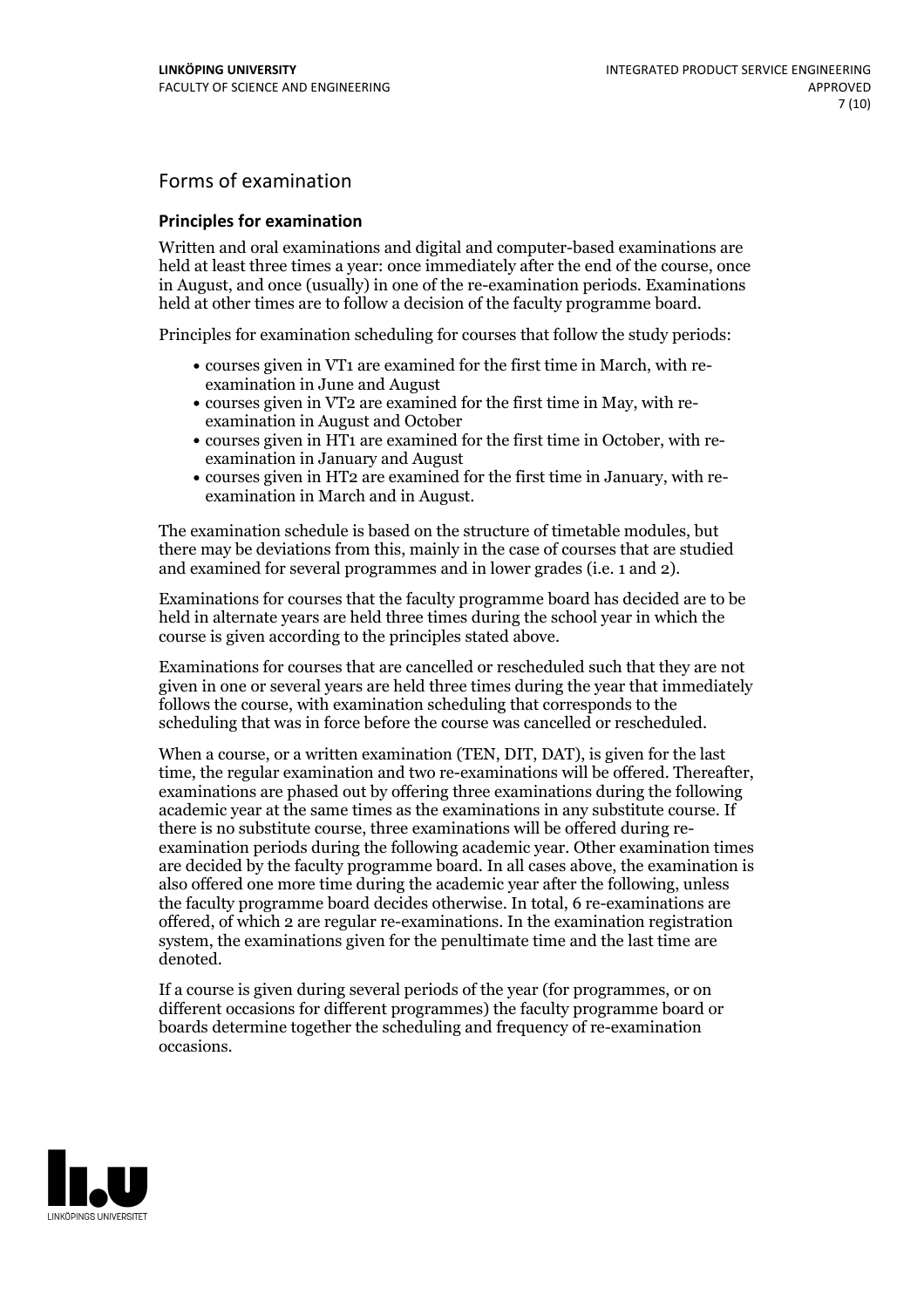### **Retakes of other forms of examination**

Regulations concerning retakes of other forms of examination than written examinations and digital and computer-based examinations are given in the LiU guidelines for examinations and examiners, [http://styrdokument.liu.se/Regelsamling/VisaBeslut/917592.](http://styrdokument.liu.se/Regelsamling/VisaBeslut/917592)

#### **Course closure**

For Decision on Routines for Administration of the Discontinuation of Educational Programs, Freestanding Courses and Courses in Programs, see DNR LiU-2021-04782. After a decision on closure and after the end of the discontinuation period, the students are referred to a replacement course (or similar) according to information in the course syllabus or programme syllabus. If a student has passed some part/parts of a closed program course but not all, and there is an at least partially replacing course, an assessment of crediting can be made. Any crediting of course components is made by the examiner.

### **Registration for examination**

In order to take an written, digital or computer-based examination, registration in advance is mandatory, see decision in the university's rule book [https://styrdokument.liu.se/Regelsamling/VisaBeslut/622682.](https://styrdokument.liu.se/Regelsamling/VisaBeslut/622682) An unregistered student can thus not be offered a place. The registration is done at the Student Portal or in the LiU-app during the registration period. The registration period opens 30 days before the date of the examination and closes 10 days before the date of the examination. Candidates are informed of the location of the examination by email, four days in advance.

### **Code of conduct for students during examinations**

Details are given in a decision in the university's rule book: <http://styrdokument.liu.se/Regelsamling/VisaBeslut/622682>.

#### **Retakes for higher grade**

Students at the Institute of Technology at LiU have the right to retake written examinations and digital and computer-based examinations in an attempt to achieve a higher grade. This is valid for all examination components with code "TEN", "DIT" and "DAT". The same right may not be exercised for other examination components, unless otherwise specified in the course syllabus.

A retake is not possible on courses that are included in an issued degree diploma.

#### **Grades**

The grades that are preferably to be used are Fail (U), Pass (3), Pass not without distinction  $(4)$  and Pass with distinction  $(5)$ .

- Grades U, 3, 4, 5 are to be awarded for courses that have written or digital examinations.<br>• Grades Fail (U) and Pass (G) may be awarded for courses with a large
- degree of practical components such as laboratory work, project work and

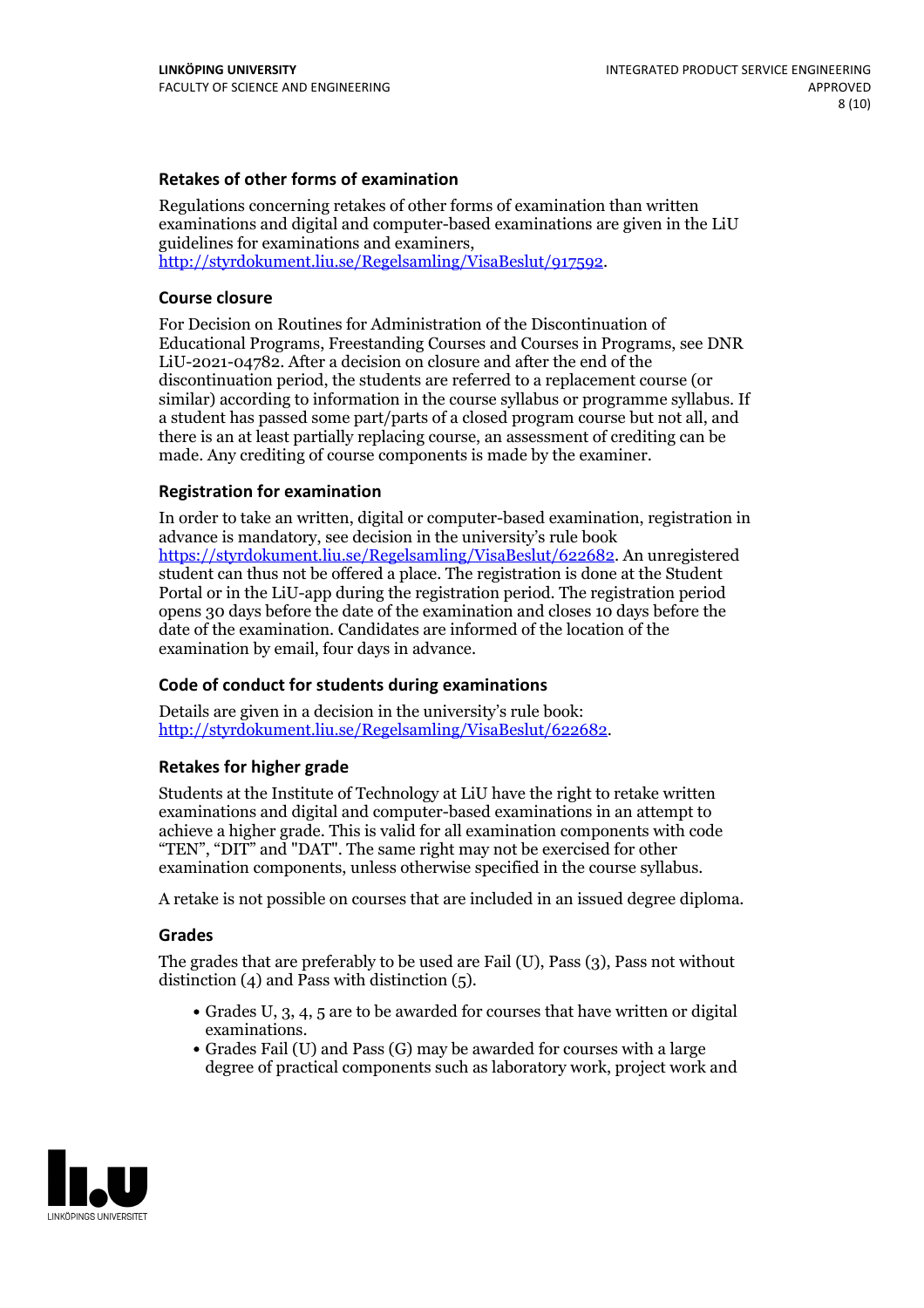group work.<br>• Grades Fail (U) and Pass (G) are to be used for degree projects and other independent work.

### **Examination components**

The following examination components and associated module codes are used at the Faculty of Science and Engineering:

- Grades U, 3, 4, 5 are to be awarded for written examinations (TEN) and
- digital examinations (DIT).<br>• Examination components for which the grades Fail (U) and Pass (G) may be awarded are laboratory work (LAB), project work (PRA), preparatory written examination (KTR), digital preparatory written examination (DIK), oral examination (MUN), computer-based examination (DAT), home
- assignment (HEM), and assignment (UPG).<br>• Students receive grades either Fail (U) or Pass (G) for other examination components in which the examination criteria are satisfied principally through active attendance such as tutorial group (BAS) or examination item
- (MOM).<br>• Grades Fail (U) and Pass (G) are to be used for the examination components Opposition (OPPO) and Attendance at thesis presentation (AUSK) (i.e. part of the degree project).

In general, the following applies:

- 
- Mandatory course components must be scored and given <sup>a</sup> module code. Examination components that are not scored, cannot be mandatory. Hence, it is voluntary to participate in these examinations, and the voluntariness must be clearly stated. Additionally, if there are any associated conditions to
- the examination component, these must be clearly stated as well.<br>• For courses with more than one examination component with grades U,3,4,5, it shall be clearly stated how the final grade is weighted.

For mandatory components, the following applies (in accordance with the LiU Guidelines for education and examination for first-cycle and second-cycle

[http://styrdokument.liu.se/Regelsamling/VisaBeslut/917592\)](http://styrdokument.liu.se/Regelsamling/VisaBeslut/917592):

If special circumstances prevail, and if it is possible with consideration of the nature of the compulsory component, the examiner may decide to replace the compulsory component with another equivalent component.

For possibilities to alternative forms of examinations, the following applies (in accordance with the LiU Guidelines for education and examination for first-cycle [http://styrdokument.liu.se/Regelsamling/VisaBeslut/917592\)](http://styrdokument.liu.se/Regelsamling/VisaBeslut/917592):

If the LiU coordinator for students with disabilities has granted a student the right to an adapted examination for a written examination in an examination hall, the student has the right to it.